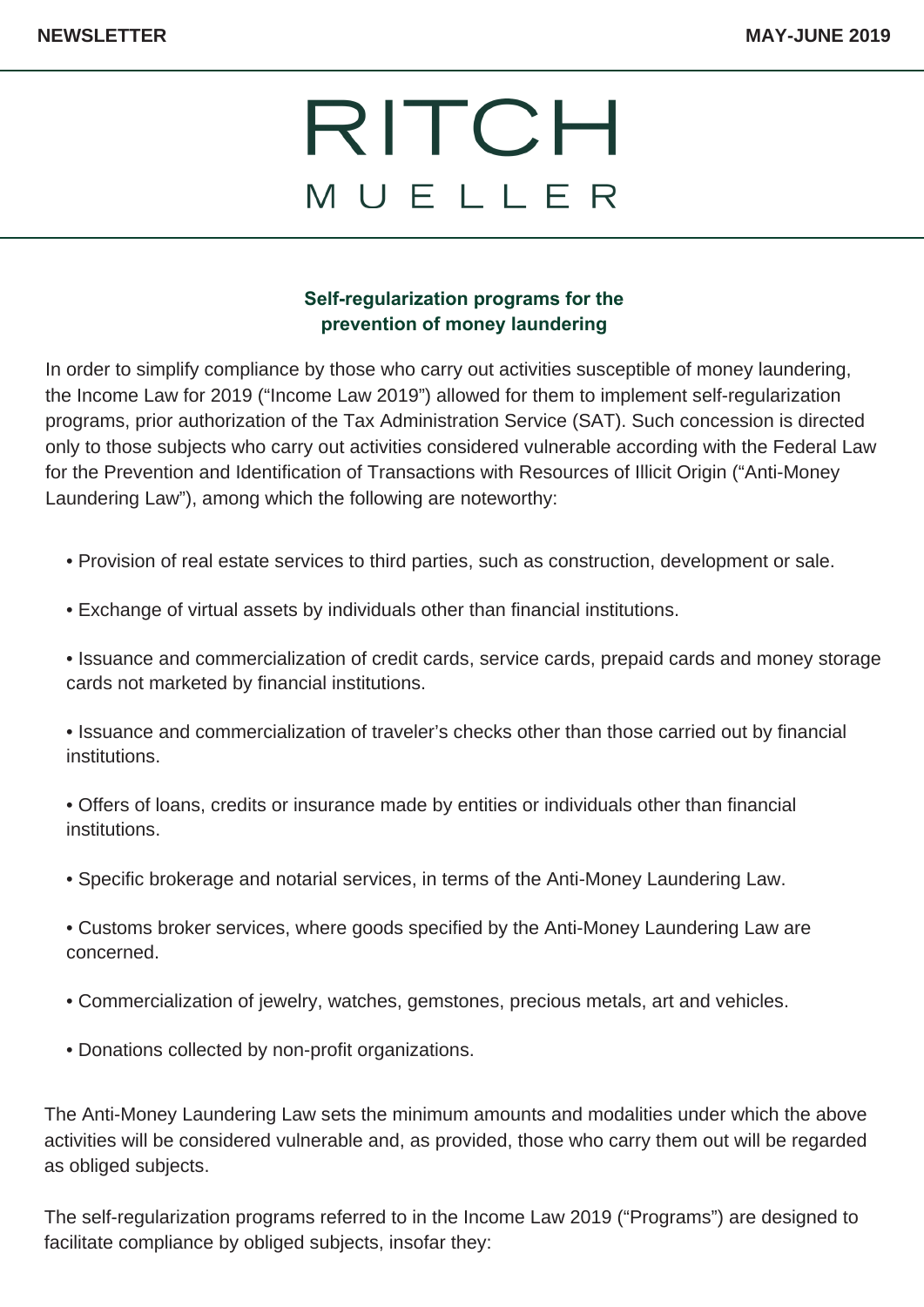## RITCH MUELLER

a) Have failed to meet their obligations any time from July 1st, 2013 to December 31, 2018, and,

b) Have complied with obligations pertaining 2019.

Likewise, The Income Law 2019 provides that during the non-compliance period covered by the programs, the SAT will not impose penalties and may waive fines already fixed.

#### **Normative framework**

For the implementation of the programs, on April 16, the SAT published in the Federal Official Gazette the General Provisions for Self-Regularization Programs ("Provisions"), which will enter into force 45 working days after their publication, as set out in their single transitory article.

The most relevant aspects of the Provisions are the following:

1. The obliged subject must submit application for authorization of the program through the Internet Money Laundering System within 30 working days following the entry into force of the Provisions.

2. The application must include the program itself, which must comply with the following requirements:

- a) Description of incurred irregularities.
- b) Detail of circumstances that lead to them.
- c) Description of corrective measures to be taken.

3. The program must be concluded entirely in a maximum period of 6 months.

4. In the event the SAT has already initiated a verification procedure, the obliged subjects may still submit their applications for authorization, provided that they do so before the completion of such procedure.

5. Obliged subjects may also submit their applications for authorization in cases where the verification procedure has been completed prior to the entry into force of the Provisions.

6. Authorization applications will be considered inadmissible in any of the following scenarios:

a) The obliged subject is not registered in the Obliged Subjects Record as provided by the Anti-Money Laundering Law.

b) The information provided by the obliged subject in such Record is not duly updated.